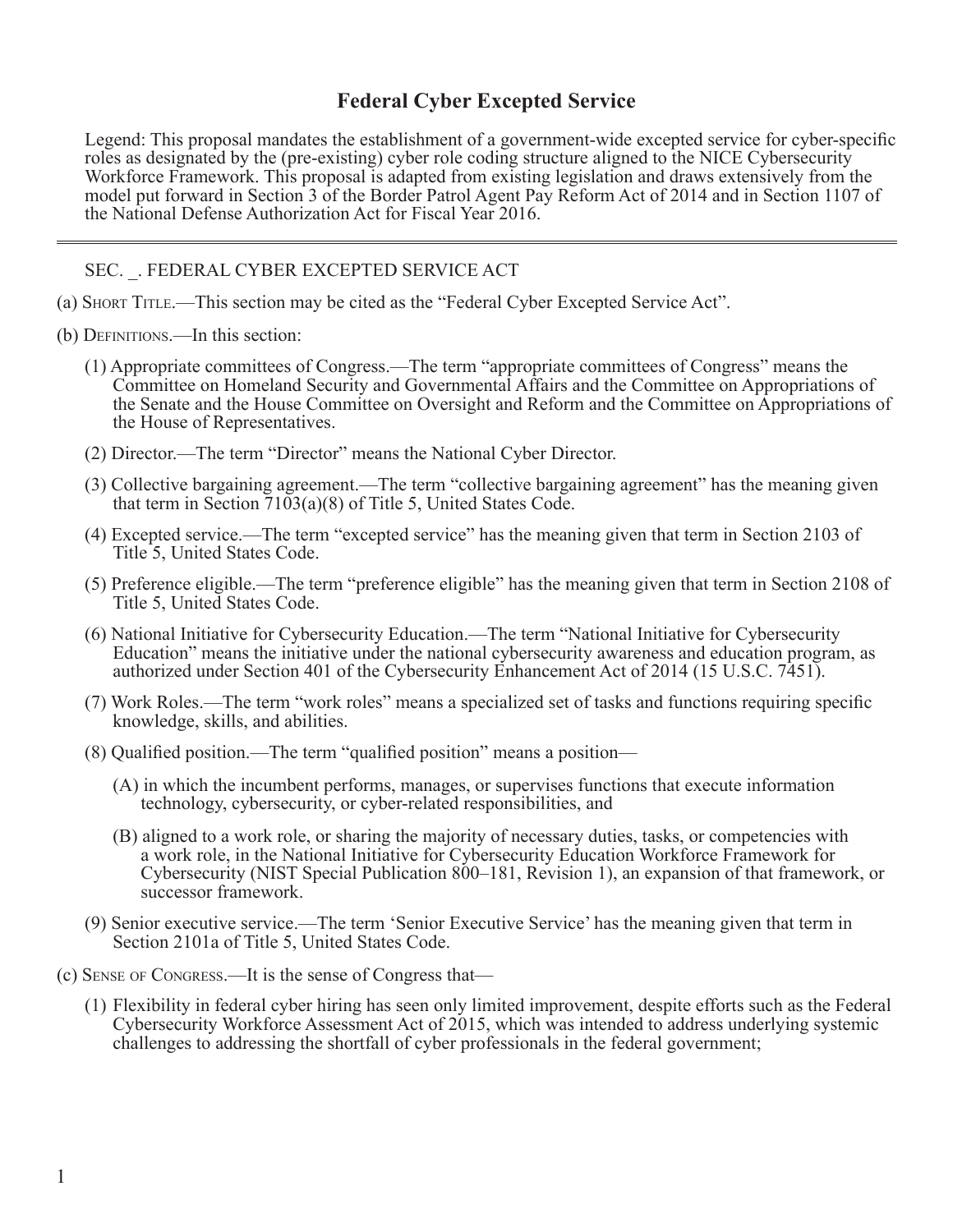- (2) While Section 3 of the Border Patrol Agent Pay Reform Act of 2014 and Section 1107 of the National Defense Authorization Act for Fiscal Year 2016 have become important tools for hiring cyber talent at the Department of Homeland Security and Department of Defense, respectively, comparable flexibilities are not available outside these two departments;
- (3) Current government-wide direct hire authorities for cyber positions are predicated on occupational classifications that are not well-suited to cyber hiring, and thus current direct hire authorities for cyber are unduly limited; and
- (4) Government-wide pay flexibilities limited to recruitment, relocation, and retention are important tools in cyber talent management, but these temporary solutions cannot fully address federal cyber hiring without creating flexibility in setting base pay rates for cyber positions.
- (d) General Authority.—
	- (1) Provide guidelines, establish positions, appoint personnel, and fix rates of pay.—
		- (A) General authority.—The Director, in coordination with the Director of the Office of Personnel Management and the Federal Chief Information Officer, shall—
			- (i) establish a Federal Cyber Excepted Service;

(ii) coordinate with the Secretary of Defense and the Secretary of Homeland Security to ensure the Federal Cyber Excepted Service established in clause (i) benefits from the lessons learned from the establishment of—

- (I) the Cyber Talent Management System authorized by Section 3 of the Border Patrol Agent Pay Reform Act of 2014, and
- (II) the Cyber Excepted Service as authorized by National Defense Authorization Act for Fiscal Year 2016; and
- (iii) prescribe regulations for the administration of this section, including for–
	- (I) establishing qualified positions in the Federal Cyber Excepted Service,
	- (II) appointing individuals to qualified positions,
	- (III) fixing the compensation of an individual for service in a qualified position, and
	- (IV) other such regulations as the Director determines appropriate.
- (B) Federal departments and agencies.—In accordance with the guidance established in subparagraph (A), each head of a Federal department or agency may—

(i) establish, as positions in the excepted service within that Federal department or agency, such qualified positions as the head of that Federal department or agency determines necessary to carry out responsibilities relating to cyber, including positions formerly identified as—

- (I) senior level positions designated under Section 5376 of Title 5, United States Code; and
- (II) positions in the Senior Executive Service;

(ii) appoint an individual to a qualified position (after taking into consideration the availability of preference eligibles for appointment to the position); and

(iii) subject to the requirements of paragraphs (2) and (3), fix the compensation of an individual for service in a qualified position.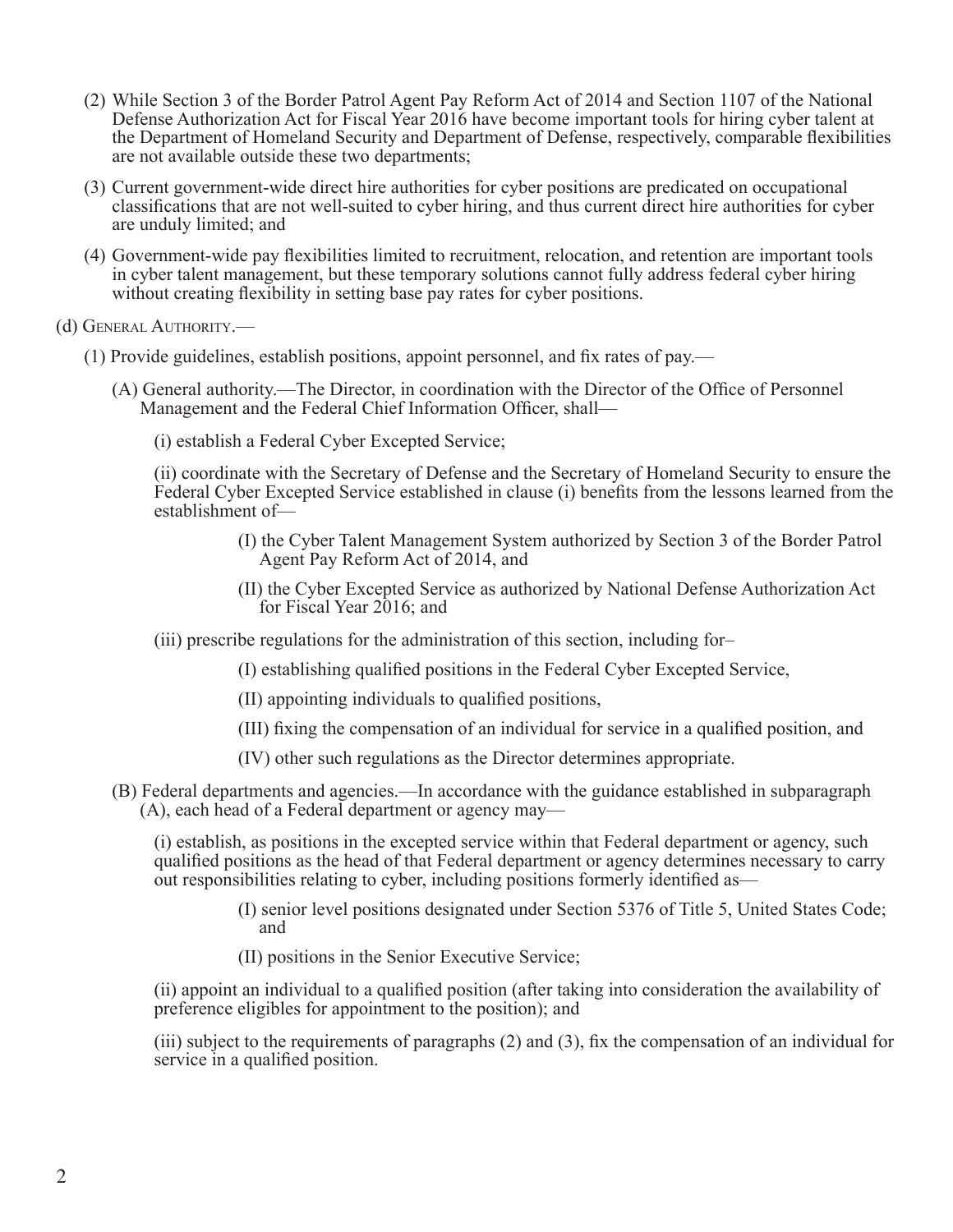- (C) Construction with other laws.—The authorities provided under this subsection apply without regard to the provisions of any other law relating to the appointment, number, classification, or compensation of employees.
- (2) Basic pay.—
	- (A) Authority to fix rates of basic pay.—In accordance with this section and the guidance established in subparagraph  $(1)(A)$ , the head of a Federal department or agency shall fix the rates of basic pay for any qualified position established under paragraph (1)—

(i) in relation to the rates of pay provided for employees in comparable positions in that Federal department and agency in which the employee occupying the comparable position performs, manages, or supervises functions that execute cyber responsibilities,

(ii) and subject to the same limitations on maximum rates of pay established for such employees by law or regulation.

(B) Additional Compensation, Incentives, and Allowances.—

(i) The Secretary may provide employees in qualified positions compensation (in addition to basic pay), including benefits, incentives, and allowances, consistent with, and not in excess of the level authorized for, comparable positions authorized by Title 5.

(ii) An employee in a qualified position whose rate of basic pay is fixed under Subsection (2) (A) shall be eligible for an allowance under Section 5941 of Title 5 on the same basis and to the same extent as if the employee was an employee covered by such section, including eligibility conditions, allowance rates, and all other terms and conditions in law or regulation.

- (3) Additional compensation, incentives, and allowances.—
	- (A) Additional compensation based on Title 5 authorities.—The Secretary may provide employees in qualified positions compensation (in addition to basic pay), including benefits, incentives, and allowances, consistent with, and not in excess of the level authorized for, comparable positions authorized by Title 5, United States Code.
	- (B) Allowances in nonforeign areas.—An employee in a qualified position whose rate of basic pay is fixed under paragraph  $(\tilde{2})(A)$  shall be eligible for an allowance under Section 5941 of Title 5, United States Code, on the same basis and to the same extent as if the employee was an employee covered by such Section 5941, including eligibility conditions, allowance rates, and all other terms and conditions in law or regulation.
- (4) Plan for execution of authorities.—Not later than 270 days after the date of enactment of this section, the Director, in consultation with the Director of the Office of Personnel Management, the Federal Chief Information Officer, and the heads of such federal departments and agencies as the Director determines relevant, shall submit a report to the appropriate committees of Congress with a plan for the use of the authorities provided under this subsection.
- (5) Collective bargaining agreements.—Nothing in paragraph (1) may be construed to impair the continued effectiveness of a collective bargaining agreement with respect to a Federal department or agency, or any office, component, subcomponent, or successor thereof.
- (e) Annual Report.—Not later than 2 years after the date of enactment of this section, and every year thereafter for 4 years, the Director shall submit to the appropriate committees of Congress a detailed report that—
	- (1) discusses the process used by heads of Federal departments and agencies in accepting applications, assessing candidates, ensuring adherence to veterans' preference, and selecting applicants for vacancies to be filled by an individual for a qualified position;

(2) describes—